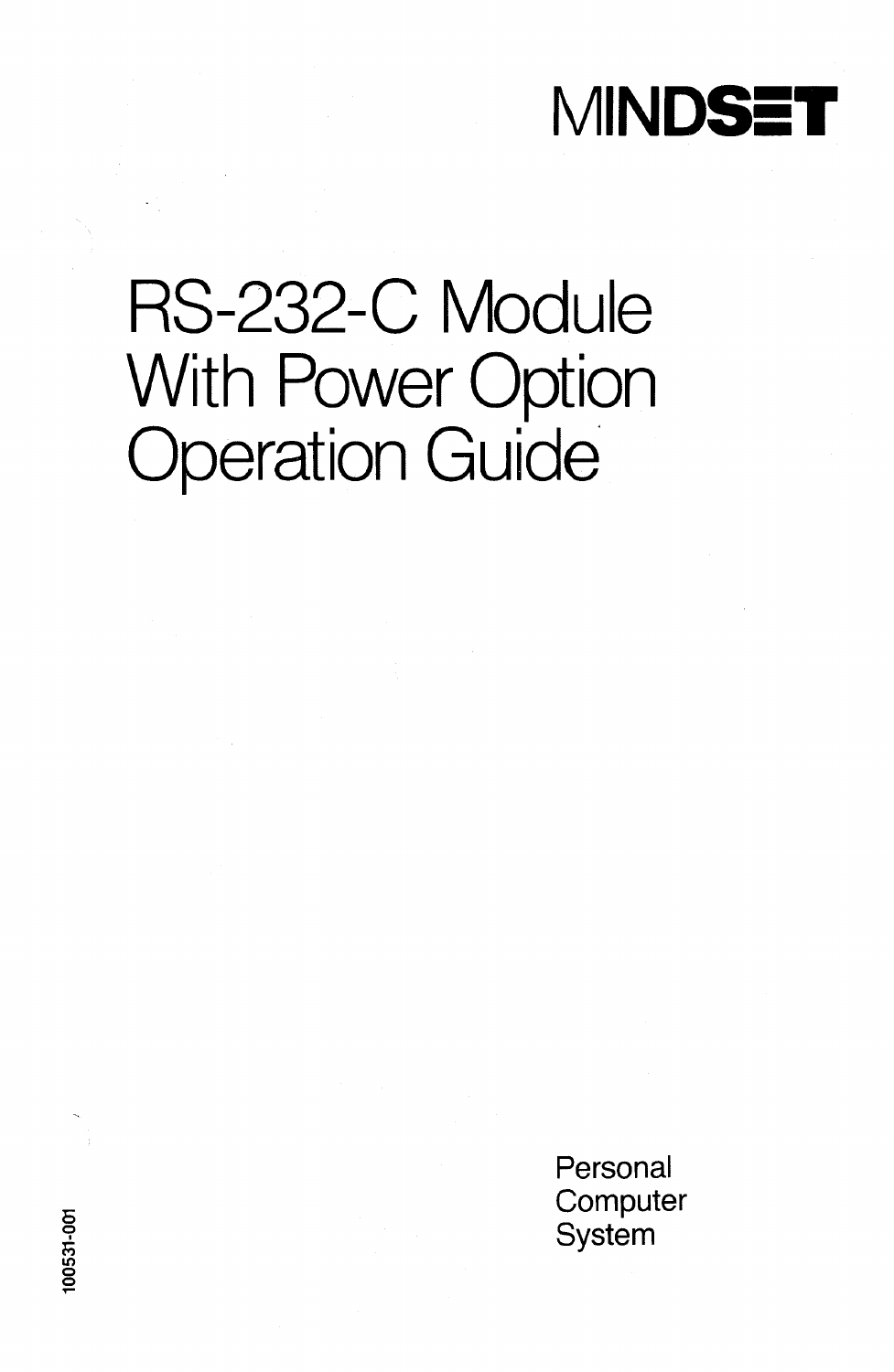#### **LIMITED WARRANTY**

Mindset Corporation ("Mindset") warrants the product it manufactures for a period of 90 days from the date of purchase. During the warranty period, Mindset at its option will repair or replace components that prove to be defective at no charge provided the product is returned to an authorized Mindset dealer.

This warranty does not apply if, in the opinion of Mindset, the product has been damaged by accident, misuse, misapplication, or as a result of service or modification by other than an authorized Mindset dealer.

NO OTHER WARRANTIES ARE EXPRESS OR IMPLIED, INCLUDING, BUT NOT LIMITED TO, THE IMPLIED WARRANTIES OF MERCHANTABILITY AND FITNESS FOR A PARTICULAR PURPOSE. ANY IMPLIED WARRANTIES ARE LIMITED IN DURATION TO THE WARRANTY PERIOD SET FORTH ABOVE. IN NO EVENT SHALL MINDSET BE LIABLE FOR LOST PROfiTS, LOSS OF GOODWILL, OR ANY OTHER SPECIAL OR CONSEQUENTIAL DAMAGES.

This warranty gives you specific legal rights. You may also have other rights, or certain limitations herein may not apply to you under applicable state law.

MINDSET is a trademark of Mindset Corporation.

MS-DOS is a trademark of Microsoft Corporation. Copyright © 1984, Mindset Corporation. All rights reserved. Printed in U.S.A. 100531-001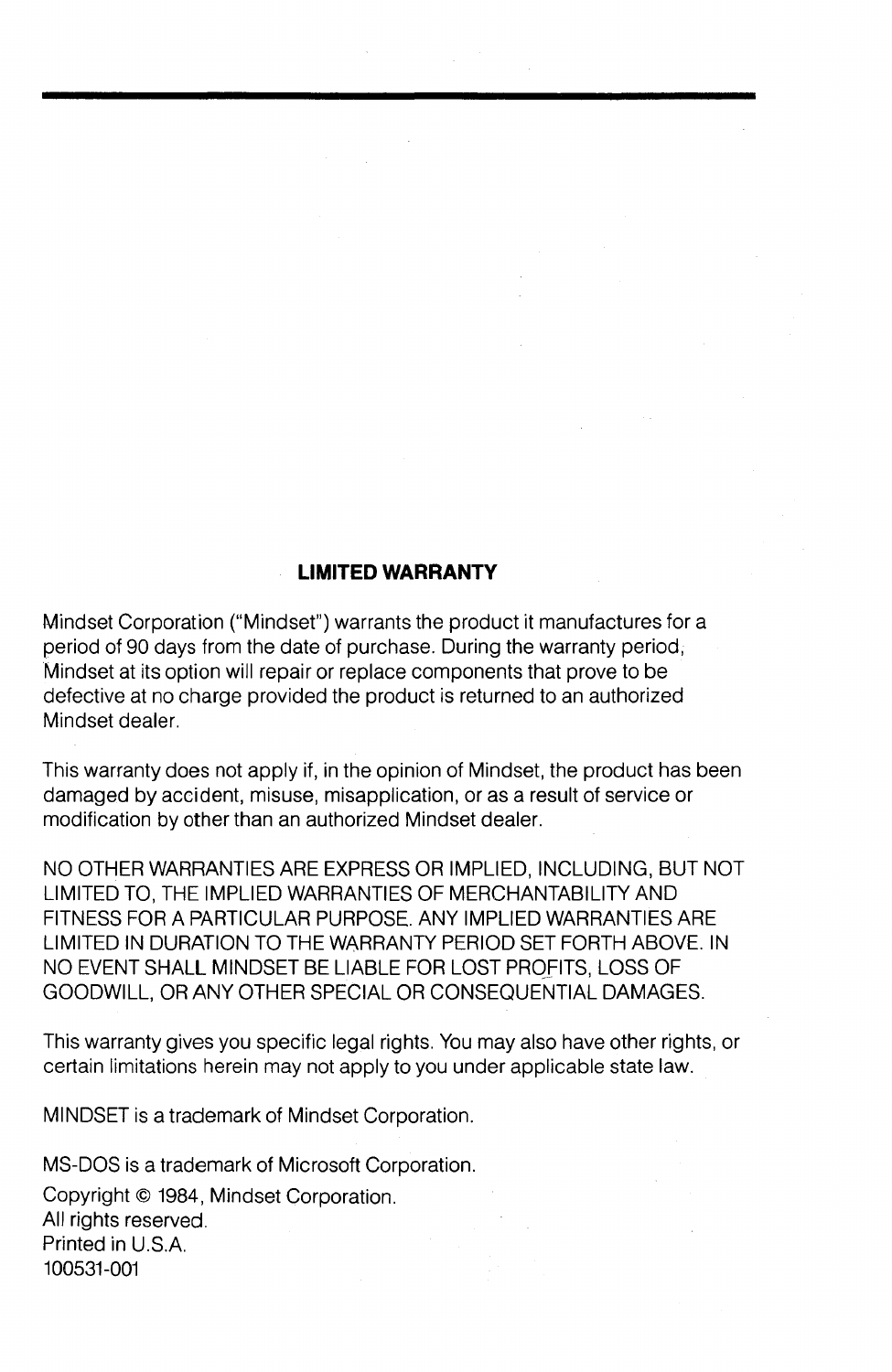# **Introduction**

The Mindset™ RS-232-C Module With Power Option enables you to link your Mindset Personal Computer to any RS-232-C serial-communications device for a variety of applications.

The RS-232-C Module With Power Option is a single-width input/output (1/0) module that you insert into the System Unit or Expansion Unit. It contains the necessary timing, control, and interface logic to link your Mindset Personal Computer to standard RS-232-C serial-communications devices such as printers, plotters, and other computers. With its power option, the module can also support peripheral devices designed to be po'wered directly from your Mindset Personal Computer. A switch on the module allows you to turn the power option on and off.

This Operation Guide instructs you on the applications and use of the Mindset RS-232-C Module With Power Option. For convenience, place this guide under the OPTIONS tab of your Mindset Personal Computer System Operation Guide.

### **What Is Serial Communications?**

Devices that can send or receive information are classified as either serial or parallel depending on how they exchange coded information with your computer.

In serial communications, the computer sends and receives characters one bit at a time. A character is usually 9 or 10 bits long in the serial format. Serial communication is ideal for use over a telephone system because it requires only one wire.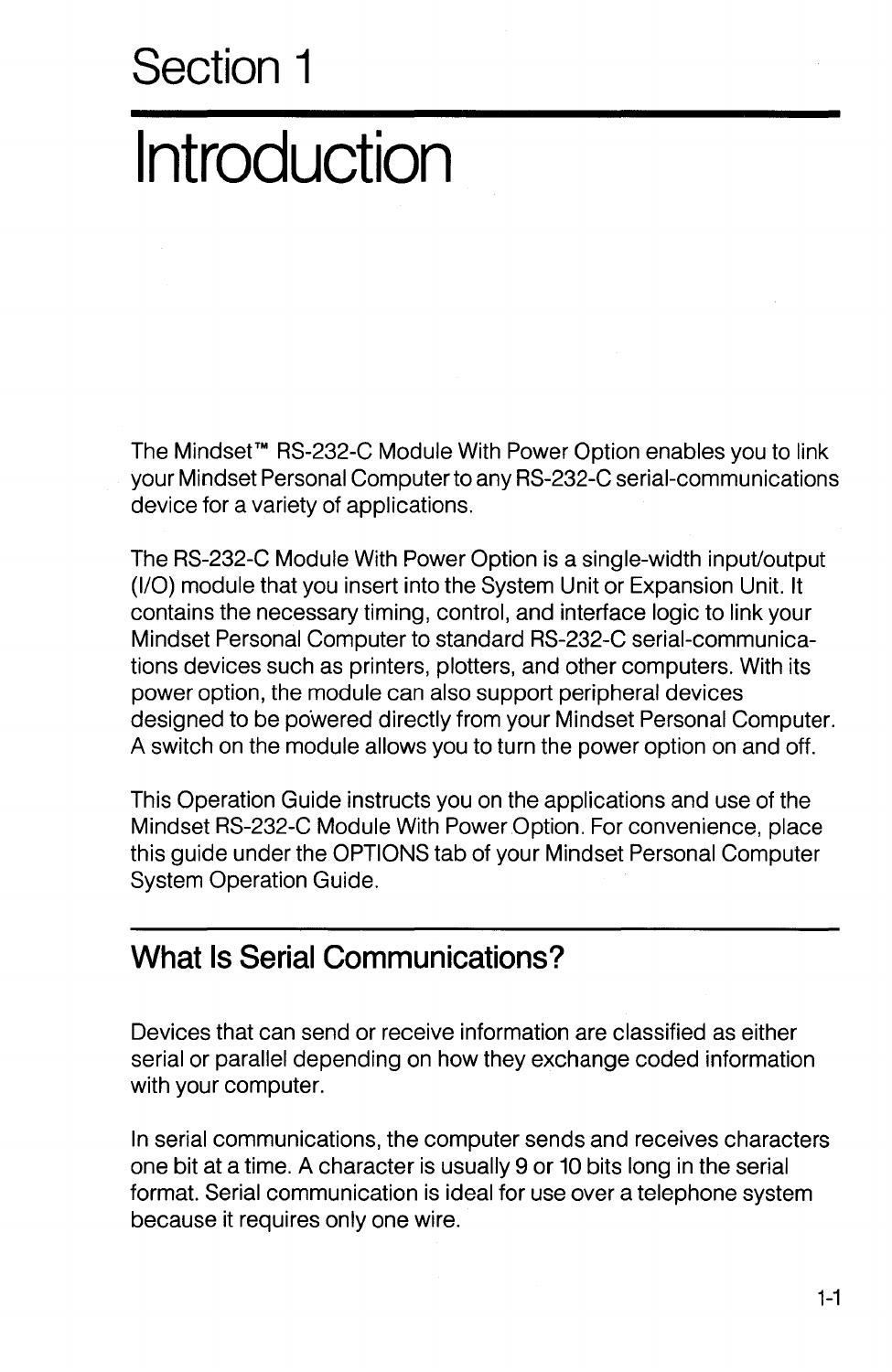In parallel communications, the computer sends and receives all the bits of a character simultaneously. Parallel communications can be faster than serial communications, but requires more wires and therefore cannot be used with a telephone system. Another Mindset module, the Printer Interface Module, is designed for parallel communications.

### **How to Use this Guide**

Including this introduction, this Operation Guide consists of four sections and an appendix.

Section 2, "Applications," lists the ways you can use the RS-232-C Module With Power Option to expand your system.

Section 3, "Installation," refers you to the proper procedures for installing and removing the RS-232-C Module With Power Option. This section also includes instructions for attaching a serial device cable.

Section 4, "Solving Problems," gives you information to help you diagnose problems which may occur during operation.

The appendix includes physical, electrical, and data communications specifications as well as the serial I/O connector table.

### **Other Mindset Guides**

Your Mindset Personal Computer comes with an operation guide to acquaint you with your system and its operation. For your reference, the guide includes a glossary of useful computer terminology.

Your Mindset Personal Computer can be linked to more than one external device at a time. In addition to the RS-232-C Module With Power Option, Mindset offers a number of options for expanding your system. Each option comes with its own operation guide to show you how to use that option with your Mindset Personal Computer.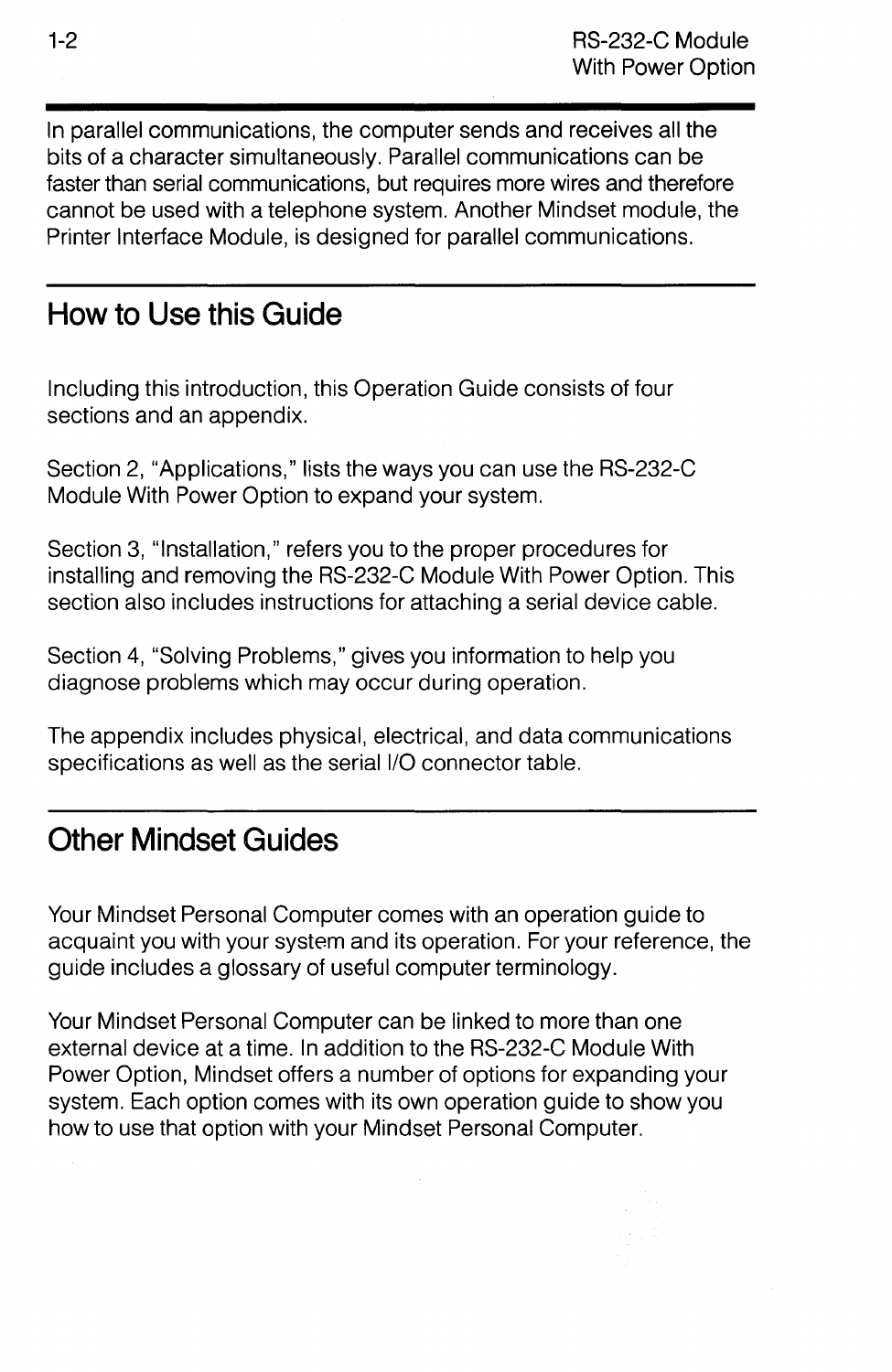# **Applications**

The RS-232-C Module With Power Option links your Mindset Personal Computer to devices that use the RS-232-C serial interface standard.

### **Linking to Printers**

Printers receive coded information from your computer and express the information as characters on paper. You then have a "hard copy" of information contained in your computer.

Printers can have either a serial or parallel interface. The Mindset RS-232-C Module With Power Option provides a serial interface that meets the Electronics Industry of America (EIA) RS-232-C interface specifications. (To link your system to a parallel printer, see the operation guide included with the Mindset Printer Interface Module.)

A serial device cable connects the RS-232-C Module With Power Option to a printer with an RS-232-C serial interface. Your dealer can help you choose the correct printer and device cable for your needs.

### **Linking to Plotters**

A plotter is a device that uses one or more pens to draw graphic images on paper. Sometimes called an X-Y plotter, this unit can draw continuous lines as well as alphanumeric characters.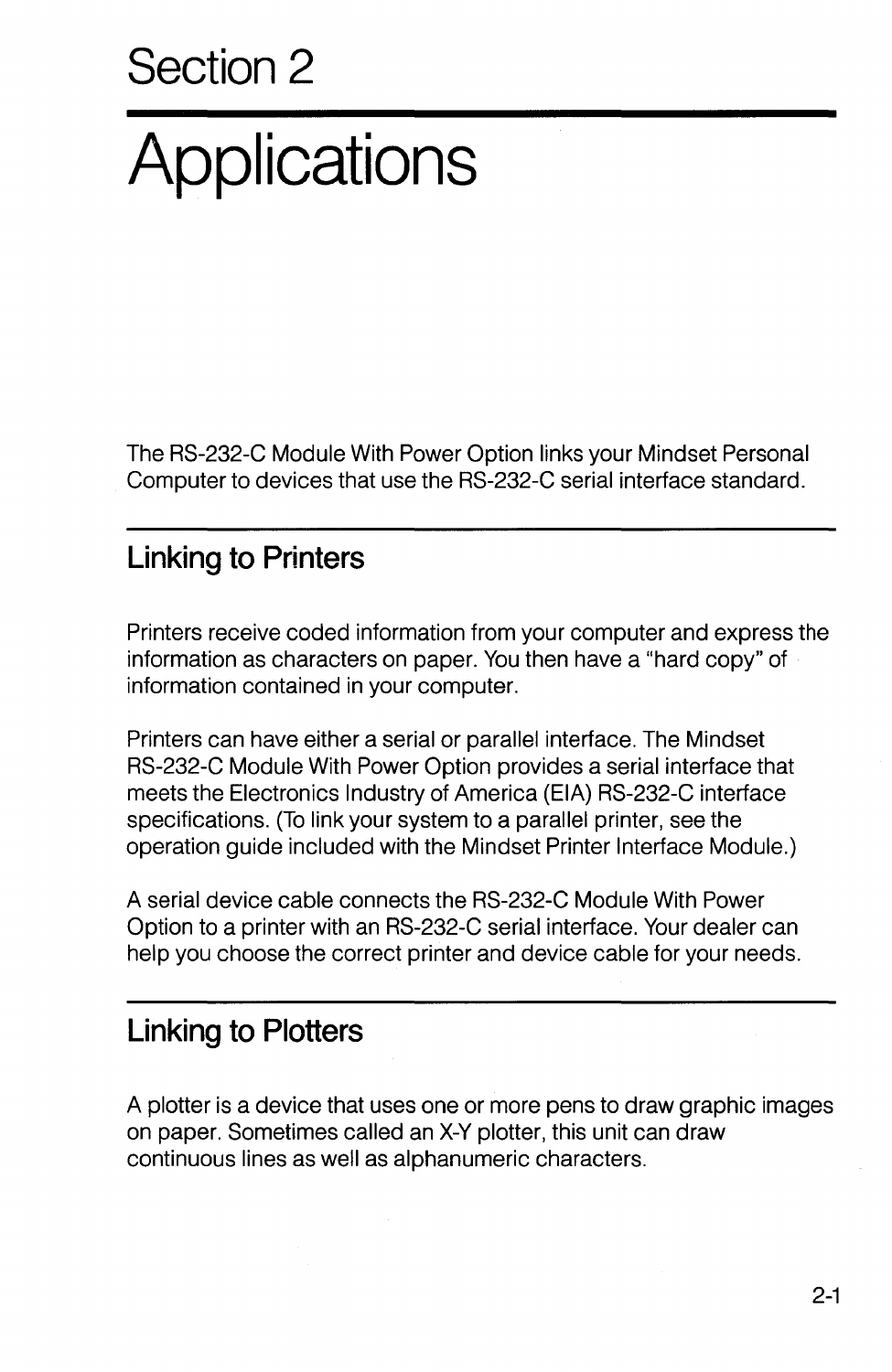Some programs that produce graphic displays can use a plotter to create hard-copy graphic output. You can use the Mindset RS-232-C Module With Power Option to attach a plotter with a serial interface to your system.

Plotters that use an RS-232-C interface receive information in character form just like a printer, but they interpret the characters as commands for drawing lines. The program you select to operate a plotter must be designed for your plotter. Also, you need a serial device cable to connect the RS-232-C Module With Power Option to the plotter.

Consult your dealer for the right plotter, software, and device cable for your needs.

### **Linking to Other Computers**

The RS-232-C Module With Power Option enables you to link your Mindset Personal Computer to other computers. You can then transfer and receive information from other sources.

If two computers are in the same room, you can connect them directly together using the RS-232-C Module With Power Option and an RS-232-C device cable. If the computers are more than 25 feet apart, you need a separate device called a modem. You can also use a Mindset Modem Module.

A modem takes the signals from your computer and converts them into tones that can be transferred over telephone lines. A modem at the other end of the phone line converts these tones back to signals understood by the receiving computer.

The Mindset Modem Modules combine the functions of the RS-232-C interface and an external modem. In addition, Mindset offers telecommunications software that provides many convenient features.

### **Linking to Computer-Powered Peripherals**

The RS-232-C Module With Power Option supports peripheral devices, such as the Mindset Graphics Tablet, designed to be powered directly from your computer system. The Mindset Graphics Tablet simulates a drawing pad and pencil when used in conjunction with specific software. The images created on the pad appear on your display device.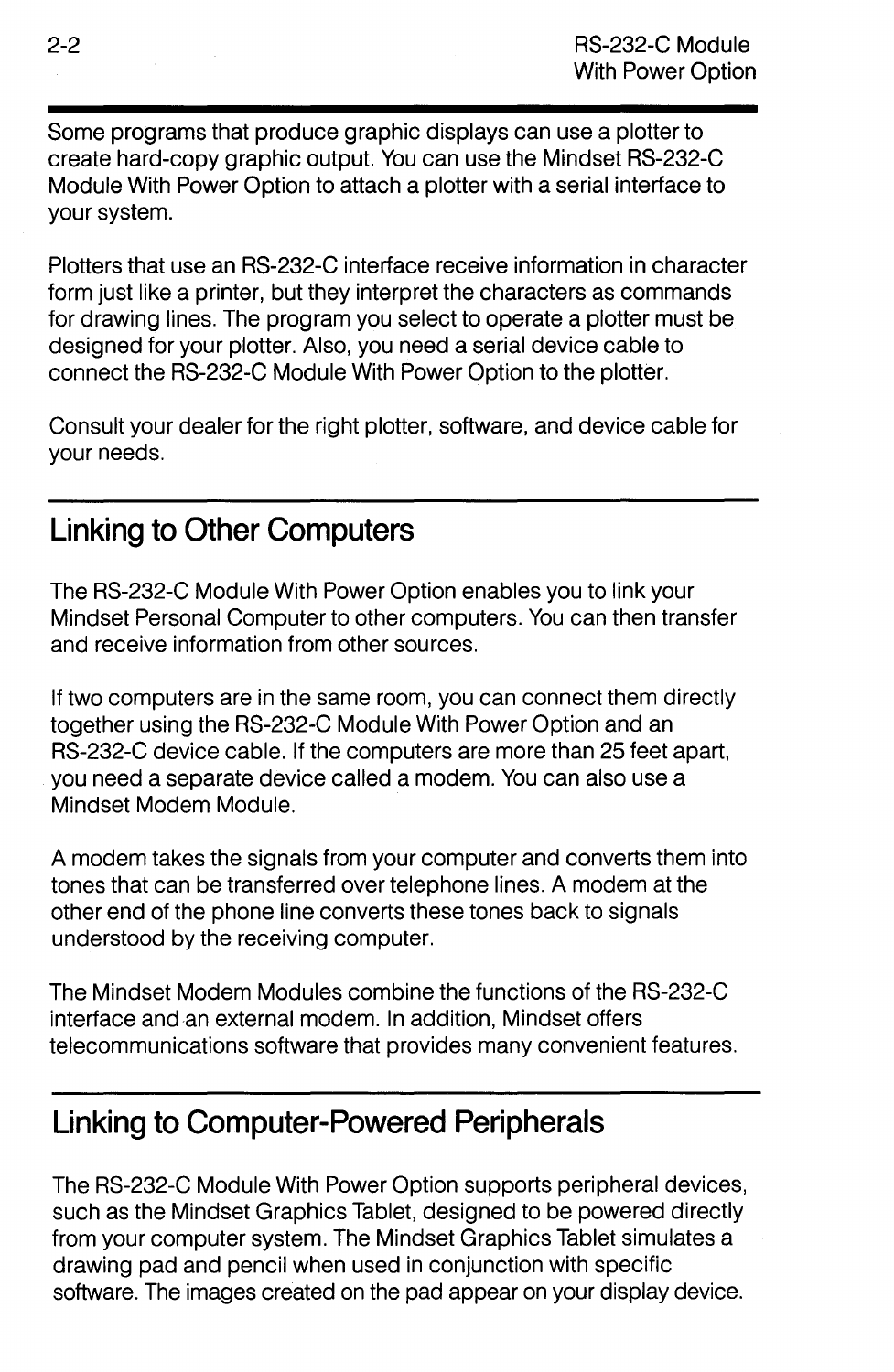# **Installation**

Modules are easy to insert and remove. Refer to Section 6, "Enhancing Your System," in the Mindset Personal Computer System Operation Guide for these simple installation instructions.

### **Power Switch Position**

Before you install the RS-232-C Module, you must set the power switch to the appropriate position. Once the module is installed, the power switch is inaccessible. The power switch should be in the ON position only when the module is to be used with a peripheral device designed to be powered directly from your computer. Otherwise, the switch should be set to OFF. If the power switch is ON when it shouldn't be, your computer may turn itself off immediately upon power-up, indicating a short-circuit condition. If this occurs, turn off your computer and remove the module from the 1/0 port. Then place the power switch in the OFF position, reinstall the module, and proceed.

#### **Attaching the Serial Device Cable**

To attach a cable from a serial device, follow these three steps:

1. Attach the O-shaped connector of the device cable to the connector on the rear of the RS-232-C Module With Power Option (see Figure 3-1).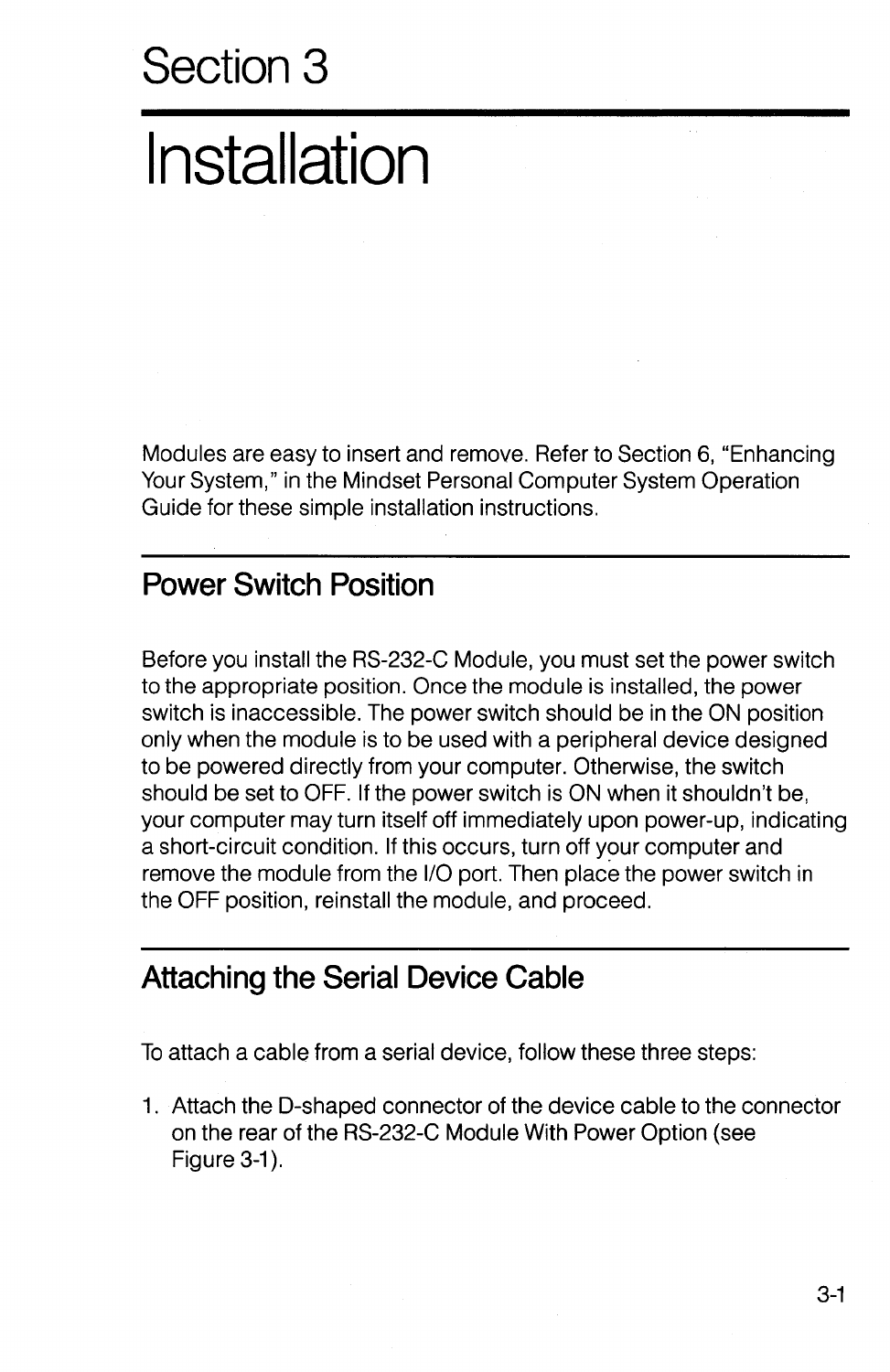

- 2. Attach the other end of the device cable to the printer, plotter, modem, or other serial-interface device.
- 3. Turn on the system.

Note: Your dealer can supply you with the proper cable for the serial device that you choose.

### **Attaching Both a Serial and a Parallel Printer**

When you insert the Mindset Printer Interface Module to connect a parallel printer, place it in a module port with a lower number than the port you use for the RS-232-C Module With Power Option. The ports are numbered from left to right on the back of the System Unit and Expansion Unit. (See the operation guide included with your Printer Interface Module for a description of the module).

Note: The PRT SCN key normally sends the screen information to the Printer Interface Module in the lowest-numbered port. However, if you have an Expansion Unit and MS<sup>™</sup>-DOS as part of your system, you can use the MS-DOS MODE command to reassign the output to the port for the RS-232-C Module With Power Option. Then you can use the PRT SCN key to print the contents of the screen on the serial printer.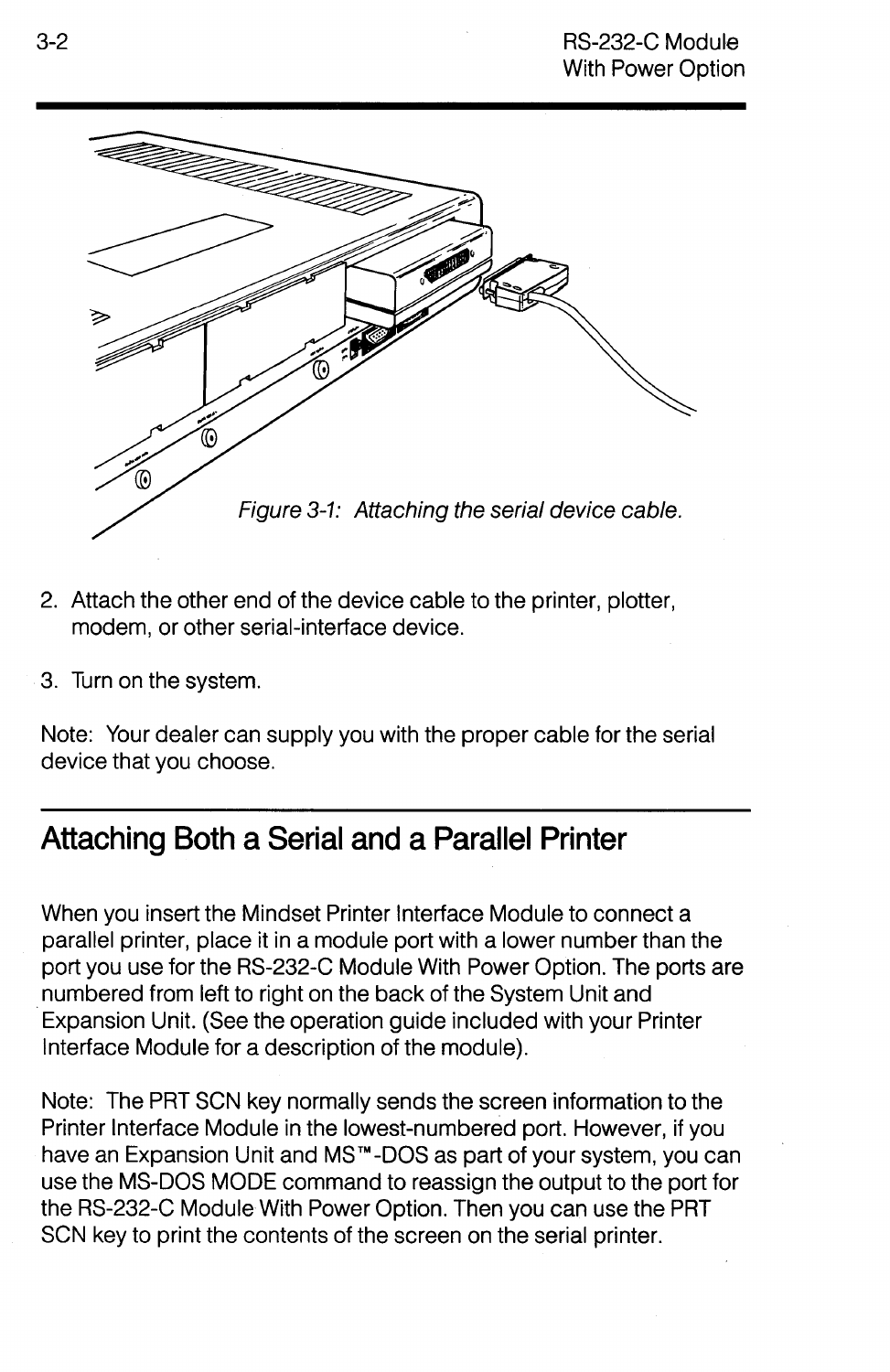# **Solving Problems**

You can perform the following troubleshooting procedures when information won't transmit through the RS-232-C Module With Power Option. The operation guide supplied with your printer, plotter, modem, or other peripheral device should also include troubleshooting techniques. If you still have problems after trying all these procedures, contact your dealer for assistance.

- 1. Make sure that the module power switch is in the appropriate position.
- 2. Check that the RS-232-C Modufe With Power Option is pushed all the way into the module port.
- 3. Ensure that the cable connecting the RS-232-C Module With Power Option to the printer or plotter is a serial device cable.
- 4. Make sure that the serial device cable connections are secure.
- 5. Check that the system is on and that the System Unit is plugged into a working power outlet.
- 6. Make sure that the printer or plotter is turned on and plugged into a working power outlet.

Note: Do not plug the printer or plotter into a switched outlet. A switched outlet could be inadvertently turned off.

- 7. Ensure that you have set the correct communications parameters, if necessary, for the peripheral device and software that you're using.
- 8. If you have both a serial and a parallel printer connected to your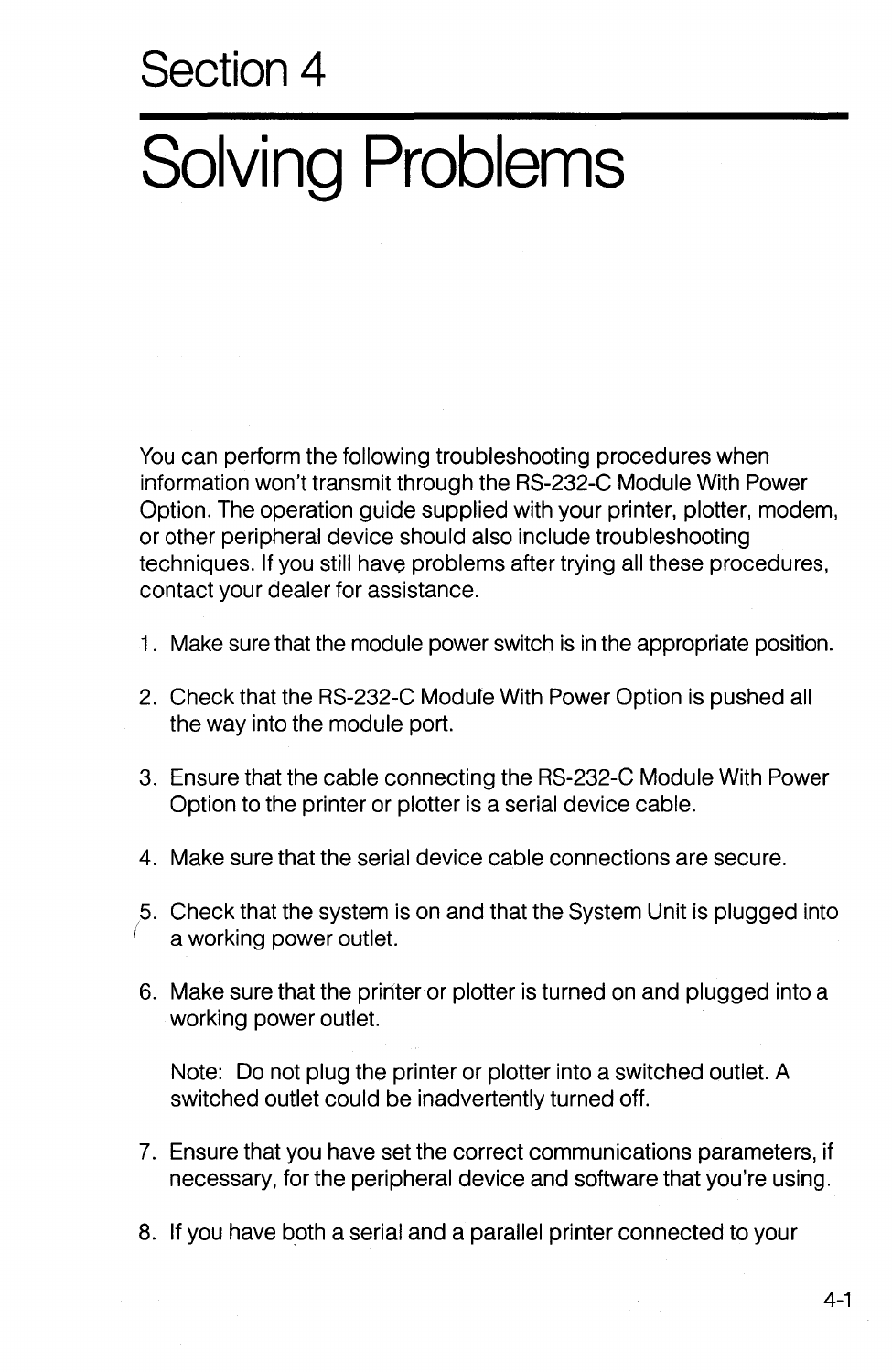system (the first through an RS-232-C Module With Power Option and the second through a Printer Interface Module), check that the RS-232-C Module With Power Option is in an I/O port with a higher number than the Printer Interface Module (the ports are numbered from left to right on the back of the System Unit and Expansion Unit).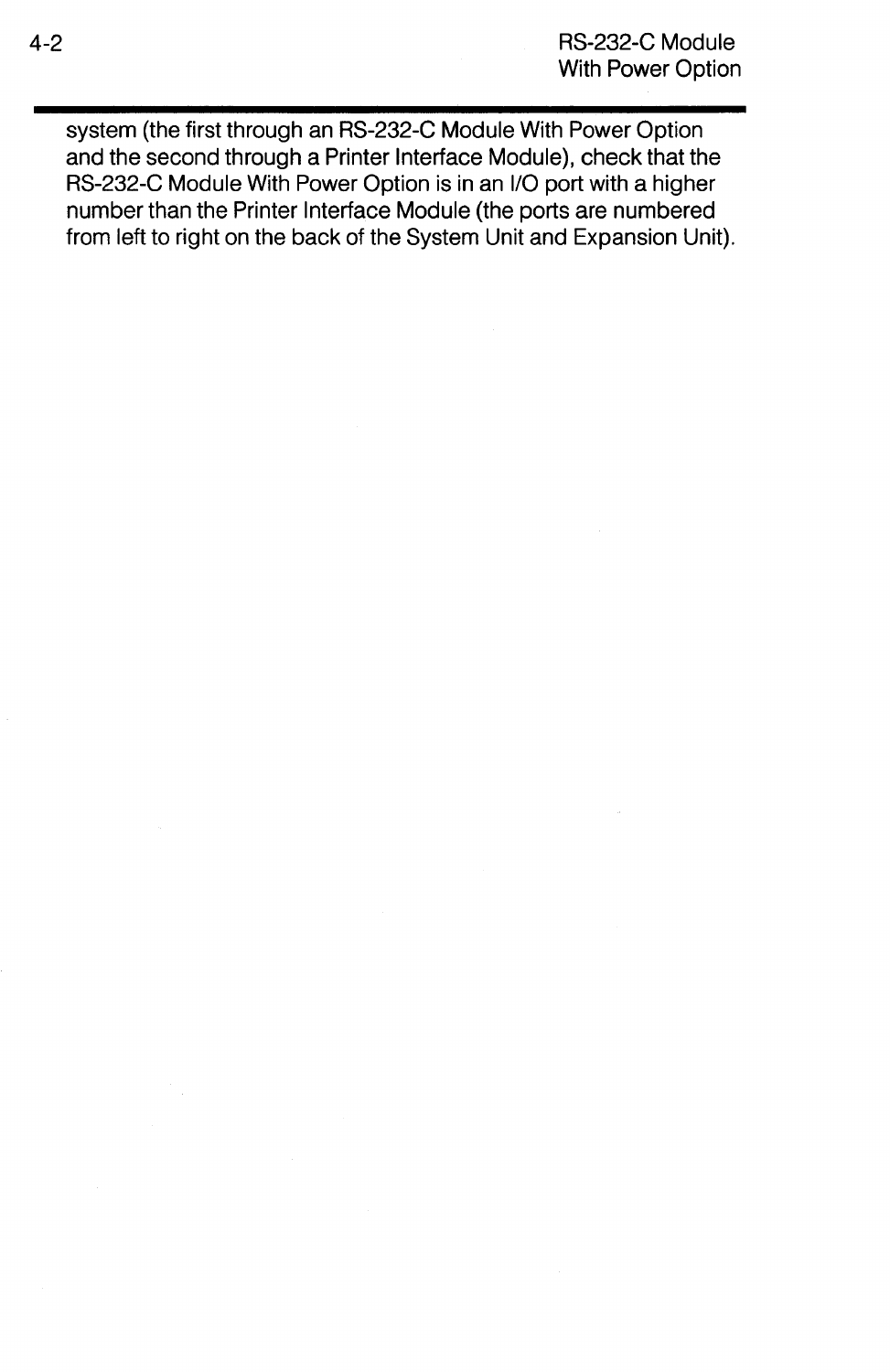### **Appendix**

# **Specifications**

#### **Physical Characteristics**

**Width Length Height Weight**  4.1 inches 3.1 inches 1.1 inches Approximately 4.0 ounces

### **Electrical Specifications**

| Output signal levels | $\pm$ 12 volts DC           |
|----------------------|-----------------------------|
| Power to peripherals | $\pm$ 12 volts DC, 0.1 amps |
|                      | $+5$ volts DC, 0.4 amps     |

### **Data Communications**

Data format

Modem-control operation

Error detection

Data transmission speed

Asynchronous serial communications

Full duplex, double-buffered transmitter, automatic break detection and handling

Parity, overrun, and framing

50 to 9600 bits per second